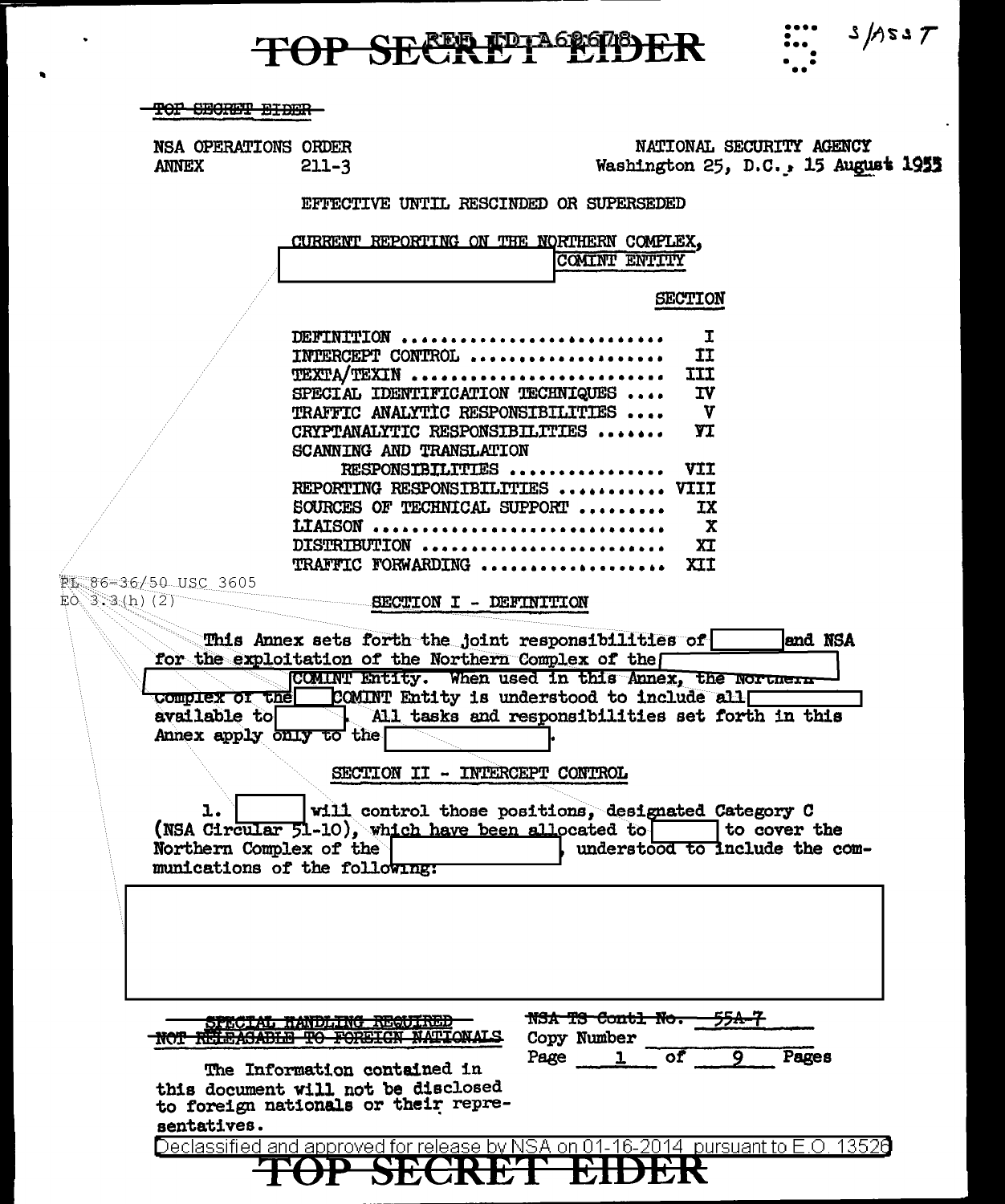

## TOP SEERET EIDER

×

| <u>drabro RIDE</u>                                                                                                                                                                                                                                                                                                                                          |
|-------------------------------------------------------------------------------------------------------------------------------------------------------------------------------------------------------------------------------------------------------------------------------------------------------------------------------------------------------------|
| NSA OPERATIONS ORDER ANNEX 211-3                                                                                                                                                                                                                                                                                                                            |
| Foreign-flag vessels and their stations of contact on the<br>$\mathbf{c}$ .                                                                                                                                                                                                                                                                                 |
| rivers<br>shore stations on the $\lceil$<br>d.<br>and their vessels of contact,                                                                                                                                                                                                                                                                             |
| waterways and<br>e. Shore stations of other<br>their vessels of contact when such traffic is available.                                                                                                                                                                                                                                                     |
| In exercising control over these positions,<br>$ $ will give<br>2.<br>particular consideration to the NSA cryptanalytic interest in material<br>passed on the cases. In general, this interest is met by assigning<br>full coverage to those nets or portions of nets which fall within the<br>Northern Complex when they are active. The 86-36/50 USC 3605 |
| $E0.3.3(h)$ (2)<br>will provide NSA with a monthly recapitulation of intercept<br>3.<br>assignments as prescribed by NSA Circular 51-10.                                                                                                                                                                                                                    |
| 4.<br>will provide technical back-up to such other stations as<br>may provide additional coverage on the Northern Complex of the Entity<br>as prescribed in NSA Circular 50-9.                                                                                                                                                                              |
| 5. NSA is responsible for adjustments in the total number of positions<br>to be assigned to the                                                                                                                                                                                                                                                             |
| SECTION III - TEXTA/TEXIN                                                                                                                                                                                                                                                                                                                                   |
| 1. NSA will continue to be the official source for TEXTA on all<br>targets, and is responsible for the timely dissemination of TEXTA.                                                                                                                                                                                                                       |
| is to be forwarded electrically to NSA.<br><b>TEXIN</b> developed at<br>2.                                                                                                                                                                                                                                                                                  |
| SECTION IV - SPECIAL IDENTIFICATION TECHNIQUES                                                                                                                                                                                                                                                                                                              |
| will submit requests for Direction Minding of<br>to<br>thel<br>as required. Will be accomplished by<br>las<br>facilities and priority of processing allow. Results of such study are to<br>be furnished NSA in accordance with NSA Circulars (50-series).                                                                                                   |
| SECTION V - TRAFFIC ANALYTIC RESPONSIBILITIES                                                                                                                                                                                                                                                                                                               |
| ı.<br>will perform traffic analysis as required for the following<br>purposes!                                                                                                                                                                                                                                                                              |
| NSA TS Contl No.<br>55A-7                                                                                                                                                                                                                                                                                                                                   |
| Copy Number<br>Pages<br>Page<br>$\overline{\text{of}}$<br>9<br>$\mathbf{2}$                                                                                                                                                                                                                                                                                 |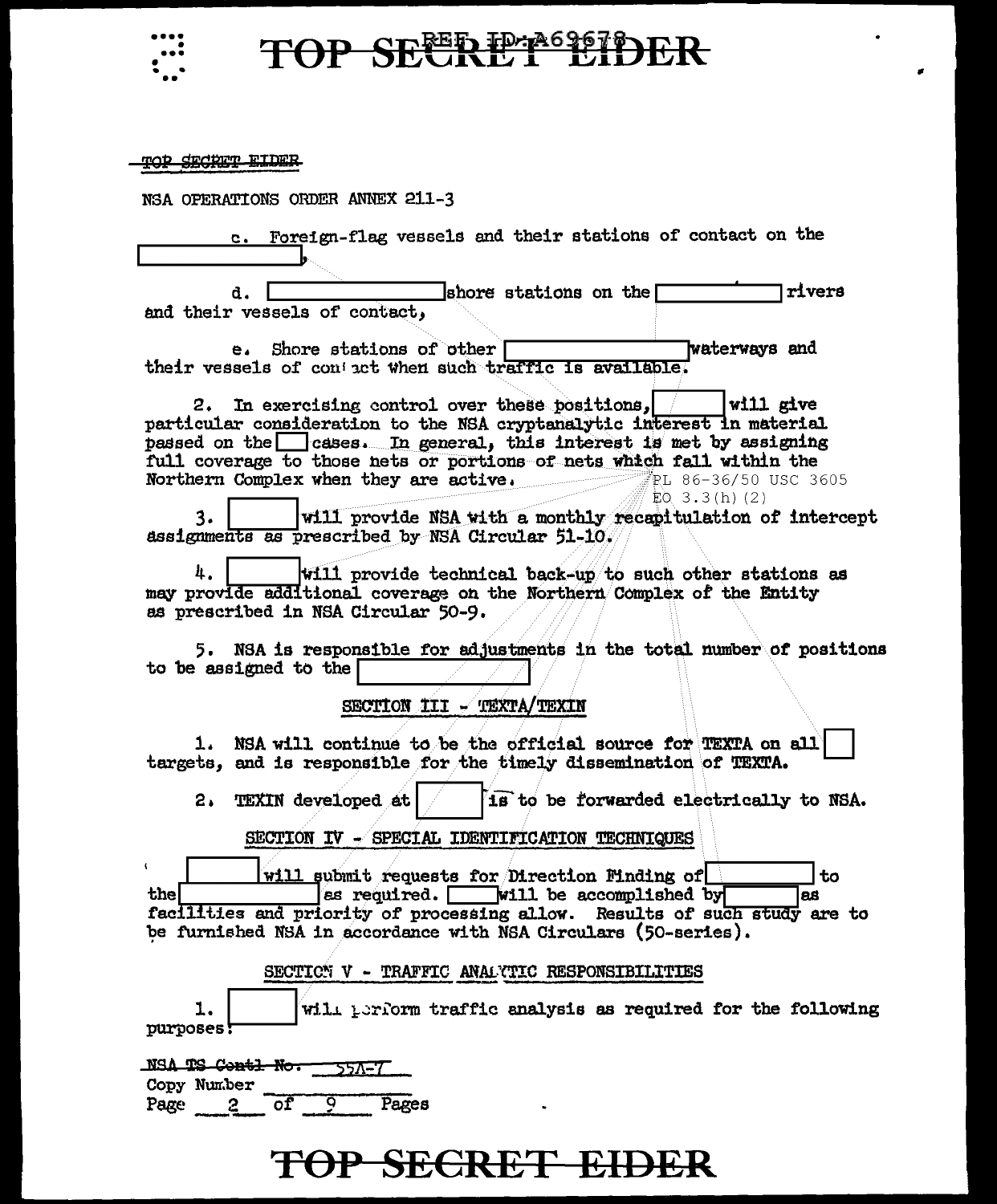### **TOP SECREPE APPED ER**

#### TOP SECRET EIDER

NSA OPERATIONS ORDER ANNEX 211-3

a. Intercept control.

b. Accomplishment of required COMINT technical reports (Section VIII, para 1).

c. Accomplishment of required COMINT end-product reports (Section VIII, para 2).

2. NSA will continue to perform such traffic analytic tasks as are required to provide technical support, and to insure full integration of all COMINT information furnished on the COMINT Entity.

SECTION VI - CRYPTANALYTIC RESPONSIBILITIES

For the present, NSA will retain responsibility for all cryptanalysis of systems. When any system attains a status permitting timely exploitation, NSA will examine the feasibility of assigning processing responsibility to

PI 86-36/50 USC 3605 SECTION VII - SCANNING AND TRANSLATION RESPONSIBILITIES  $EO^3.3(h) (2)$ 

> ${\bf T}$  . will be responsible for scanning material obtained from the Northern Complex of the COMINT Entity for items of immediate intelligence interest. Translations obtained from such scanning will normally be incorporated into the daily

> $\Box$  (Section  $\overline{VIII}$ , para 2), but may also be issued as spot reports, or be integrated into other COMINT reports as the situation may require.

2. Translations issued individually will be prepared in accordance with formats contained in the NSA Bulletin Format.

3. NSA will review translations made by as required for technical control and technical support purposes. Raw traffic supporting all translations will be forwarded to NSA by electrical means, with precedence equivalent to that assigned to the translation.

SECTION VIII - REPORTING RESPONSIBILITIES

will prepare the following technical Technical Reports -1. reports:

A weekly Traffic Analysis Summary (TASUM) which will contain a. notes on developments on the following:

- (1) Callsign recoveries and usage,
- (2) Operating procedures,

|      | MCA MC Cambi                 | $\mathbf{M}$ | <del>55A–7</del> |       |
|------|------------------------------|--------------|------------------|-------|
|      | n <del>on 10 varur no.</del> |              |                  |       |
|      | Copy Number                  |              |                  |       |
| Page |                              | оf           |                  | Pages |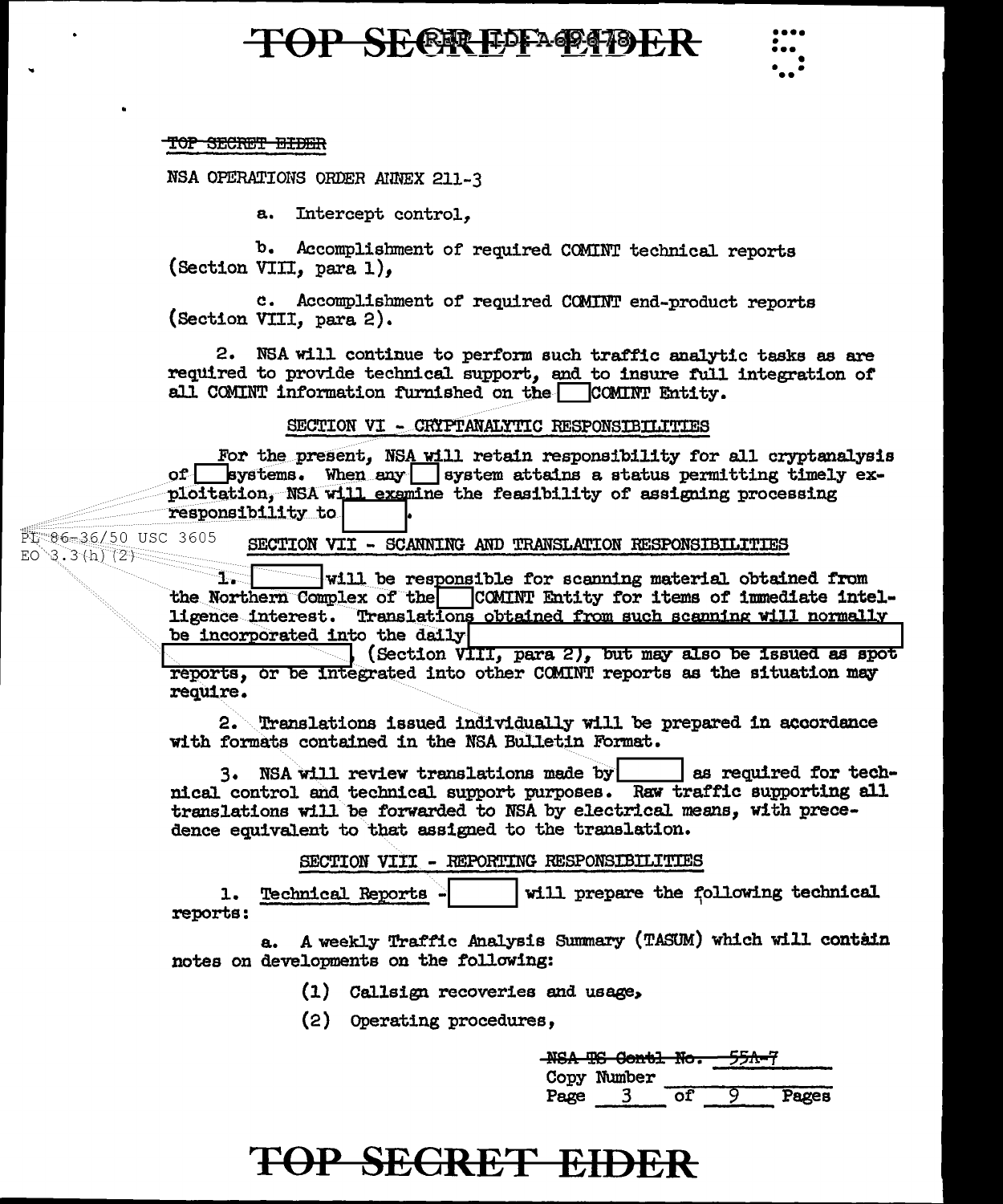

### **SECRUPPAGETS**

#### <del>TOP SECRET EIDER</del>

NSA OPERATIONS ORDER ANNEX 211-3

(3) Frequencies and schedules.

 $(4)$  Net structure.

Special reports on technical developments as the situation ъ. requires.

Translations of significant communications instructions (CI)  $c_{\bullet}$  $mesa*ges*$ ,

d. Intercept coverage change reports,

e. TEXIN dispatch series,

f. Full text plain language traffic in foreign languages not within station linguistic capability,

g. Such additional technical reports as are presently or as may be required by NSA Circulars (50-series), or as derived from the normal analysis activity of the station.

2. End-Product reports - will prepare the following endproduct reports:

a. Spot-intelligence reports: To include significant messages (full or extract translations) derived from intercept indicating signifimilitary or economic posture. Spot  $\frac{1}{2}$  changes in reports will also be made concerning unusual changes in communications patterns or procedures.

Deily summary of activity will produce a daily summary of activities moted on the worthern Complex of the Entity based on traffic analysis and trenslations. This daily summary will be in three parts as follows:

PART I

PL 86-36/50 USC 3605  $EO$  3.3(h)(2)

This part will contain an analysis of the communications of and north, and

their vessels of contact, subdivided as below.

1. Preliminacy general statement as to:

NGA TH Contl No. 55A=7 Copy Number Page '  $or$  9 Pages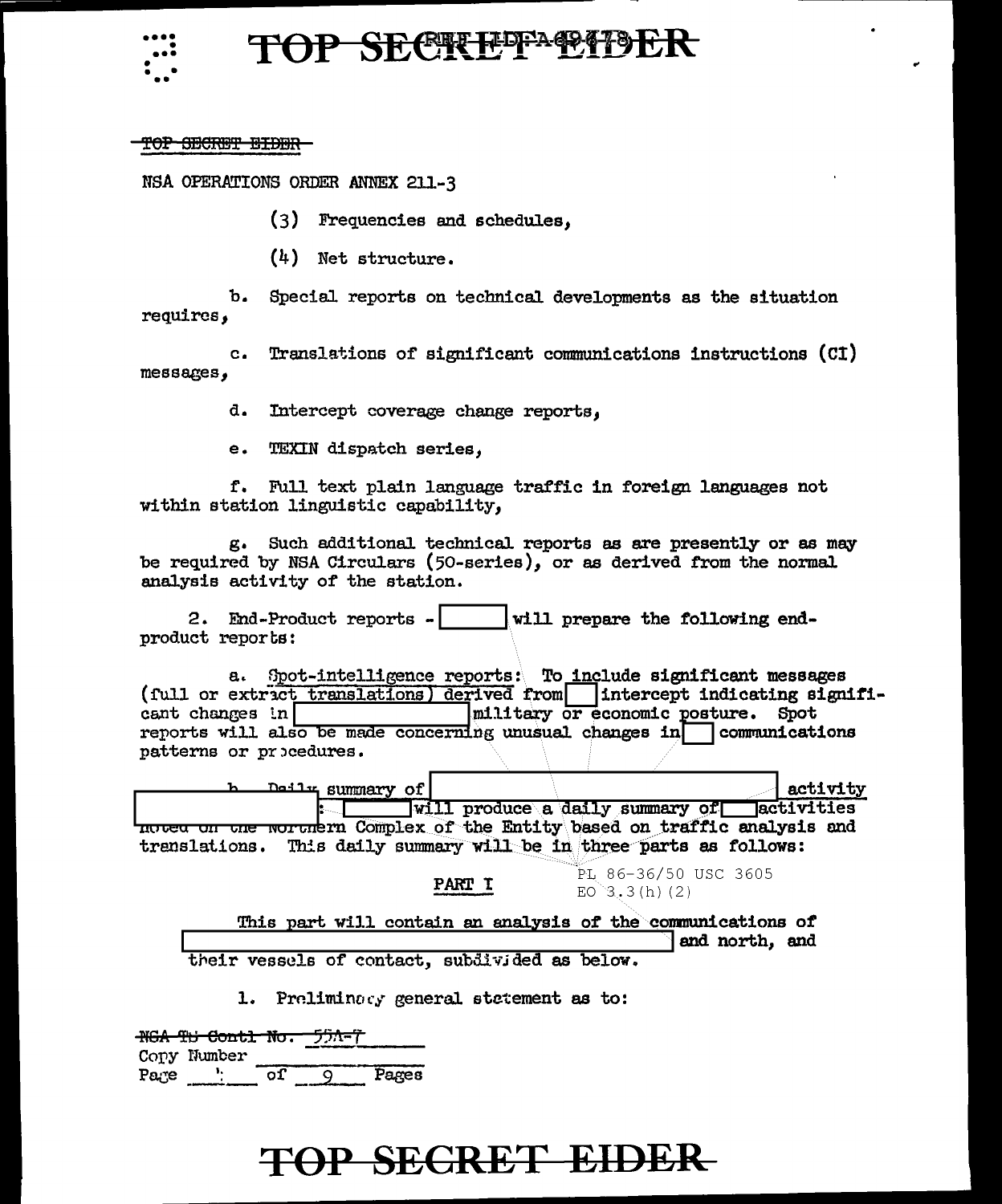### **D SECREEFID-AG9101-912**



TOP SECRET EIDER

NSA OPERATIONS ORDER ANNEX 211-3

Number of ships active in communications during the a. 24-hour period under study,

> Comparison of this figure to the norm, ъ.

c. Highlights, if any.

2. List of all ships normally active in the area by callsign, with identification and summary of last activity observed. If ship is inactive during the report-day, the last-date-heard will be given, and any new occurrence will be pointed out. Ships inactive for over three weeks will be so reported and dropped from the report until their reappearance. This list is to appear in two sections:

a. Current three-letter callsigns and their successors, matched to four-letter callsigns where possible.

b. Remaining unmatched four-letter callsigns in the current "B" series and their successors.

#### **PART II**

This part will contain an analysis of the communications of registry vessels and their mainland stations of contact, giving complete heading information in all cases, and plain language texts, translated where necessary. A notation as to type of cipher used will be made when appropriate.

> PL 86-36/50 USC 3605 PART III EO  $3.3(h)(2)$

This part will contain an analysis of the communications of vessels and shore stations on the following inland waterways.

- $1.$ 
	- Preliminary general statement as to: a.
		- (1) Number of ships active in communications during the 24-hour period under study.
		- (2) Comparison of this figure to the norm.
		- $(3)$  Highlights.

b. List of all landing craft, tankers, ships of over 3,000 gross tons, and other vessels of interest by reason of involvement in

|      | N <del>SA TG Contl No.</del> |  |       |  |
|------|------------------------------|--|-------|--|
|      | Copy Number                  |  |       |  |
| Page |                              |  | Pages |  |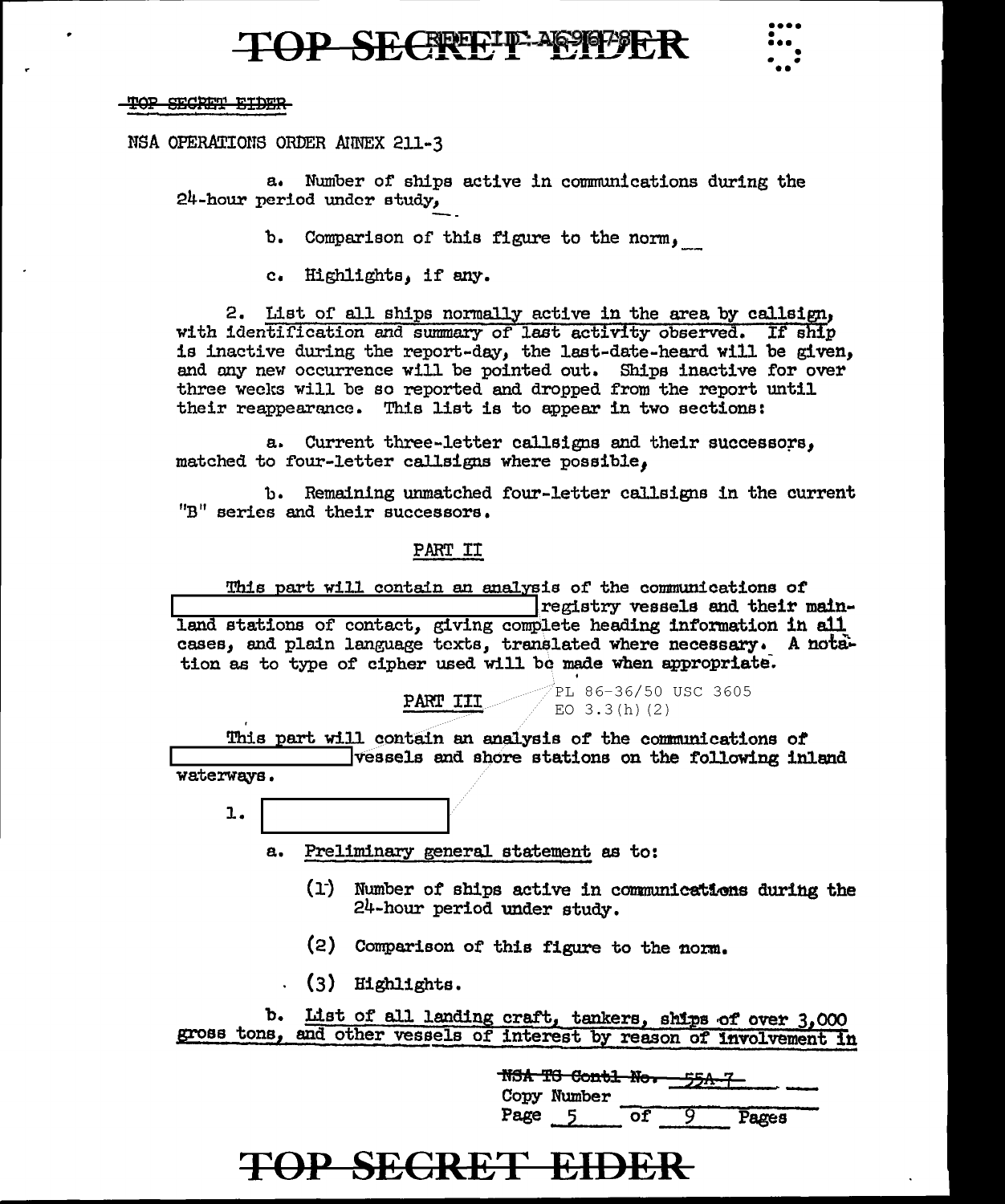



#### TOP SECRET EIDER

NSA OPERATIONS ORDER ANNEX 211-3

military transport missions, by name, with callsign and summary of last activity observed. If ship is inactive during report-day, the last-date-heard will be given, and any new occurrence will be pointed out. Ships inactive over three weeks will be so reported, and dronned from report until reappearance.

c. Translations, full or extract, giving significant inforconsignees and consignors. and mation on  $\Gamma$ on cargo shipmens of strategic interest. e.g., POL, metals and chemical shipments, especially as directed to factories and consigne a-designators.  $\overline{2}$ Format as season: for "1" andrication and 3. Other when such traffic is available: Format as for "1" above as applicable. c. Weekly recapitulation of will provide a recapitulation of activity activity noted on the Northern Complex of the Entity emphasizing the level of coastal port activity for each week in turn, based on Part I of the  $pertinent$  daily This weekly summary will be reported in two parts as follows: PL 86-36/50 USC 3605

PART I

EO  $3,3(h)$  (2)

This part will contain a preliminary general statement as to the disposition of the coastal merchant marine during the week under study, and will reflect any information of general significance, unifying, as necessary, the import of specific items reported as highlights in the week's daily summaries and as individual translations.

PART II

This part will contain a list of

as noted in port-calls of the vessels normally active in those waters.

1. The list will be subdivided to show:

The port-calls of vessels using the current three-letter  $a_{\bullet}$ callsigns and their successors, matched to four-letter callsigns where possible,

NSA TG Contl No. Copy Number  $\overline{of}$ ਕ Page 6 Pages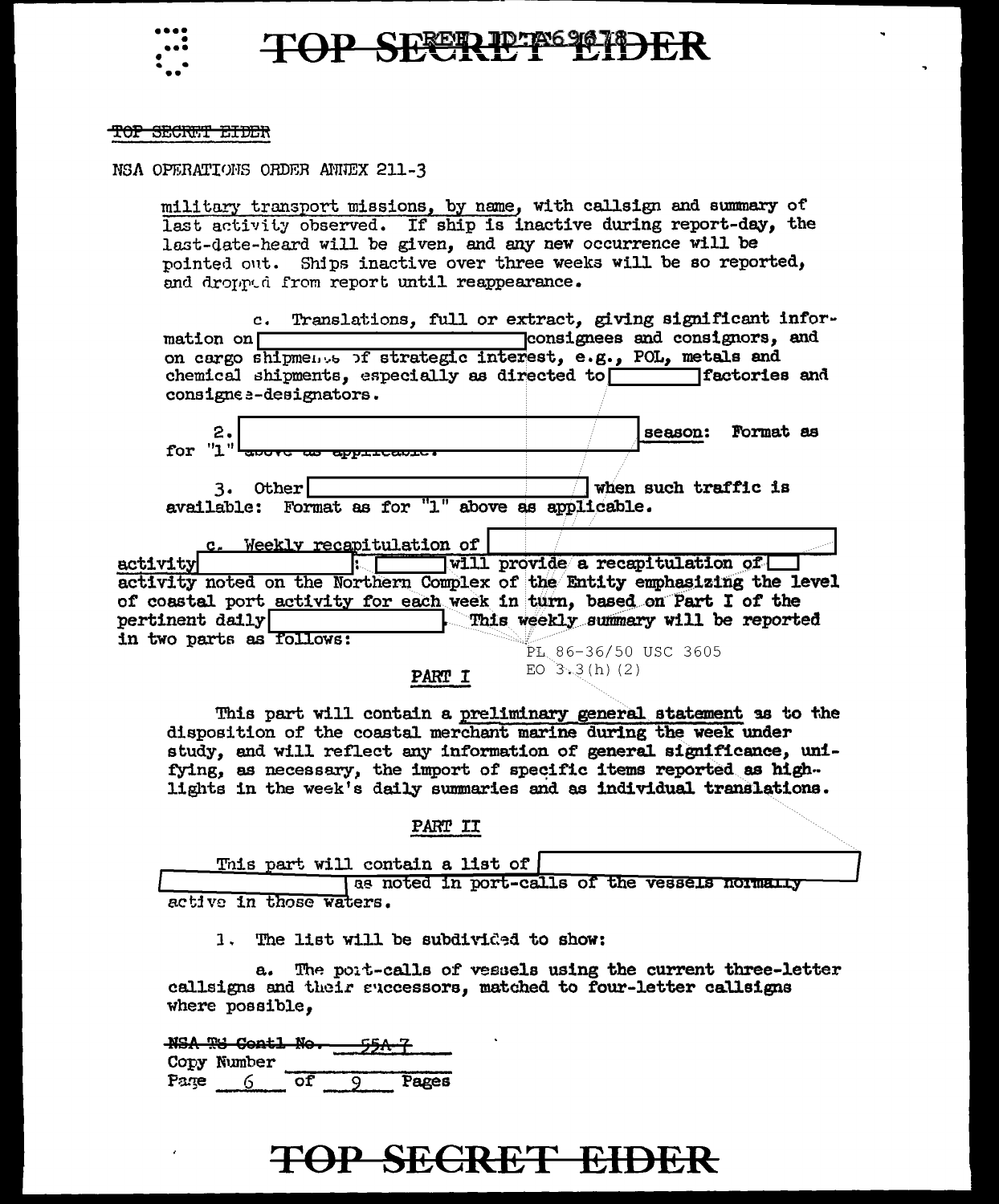### OP SECREEF ADEDEF



#### T<del>OP CESNET EILET</del>

NSA OPERATIONS ORDER ANNEX 211-3

b. The port-calls of vessels using the remaining unmatched four-letter callsigns in the current "B" series and their successors.

2. Under each port of interest in order, north to south, the following information will be listed in four columns:

- a. Callsign,
- b. Ship's name,
- c. Number of arrivals during the reporting period,
- d. Ship's gross tonnage.

Each port entry will then show the total number of arrivals of ships for which the gross tonnage is known, with the total gross tonnage computed; also the number of arrivals of ships for which the gross tonnage is not known, and that munber so stated. Unidentified ports at which arrivals are noted will be shown in the last place.

3. In the event that COMINT is insufficient for the establishment of actual arrivals at any port for a given ship, that ship will be listed in the four-column format given above, but with the number of days noted active in communications shown as item "C".

3. studies. NSA is responsible for end-product reports based on long-term

PL 86-36/50 USC 3605  $EO$  3.3(h)(2)

#### SECTION IX - SOURCES OF TECHNICAL SUPPORT

1. Its responsible for the provision of technical support to any subordinate detachment, or to NAVSECGRUDETS (afloat) as may be designated by CNO. Technical support on the COMINT Entity to be provided by  $|w|$  will be that which is derived from the tasks assigned in this Annex and from collateral material which may be available to the station and releasable to other U.S. COMINT units.

2. NSA will continue to provide direct technical support to both from the effort at NSA on the  $\vert$  COMINT Entity, and from facilities available to NSA.

#### SECTION X - LIAISON

1. Liaison with foreign COMINT units is not authorized in connection with the tasks assigned in this paper.

|                         | TON TO CONGI NO.<br>Copy Number |  |     |
|-------------------------|---------------------------------|--|-----|
|                         | Page                            |  | Æеs |
| <b>TOP SECRET EIDER</b> |                                 |  |     |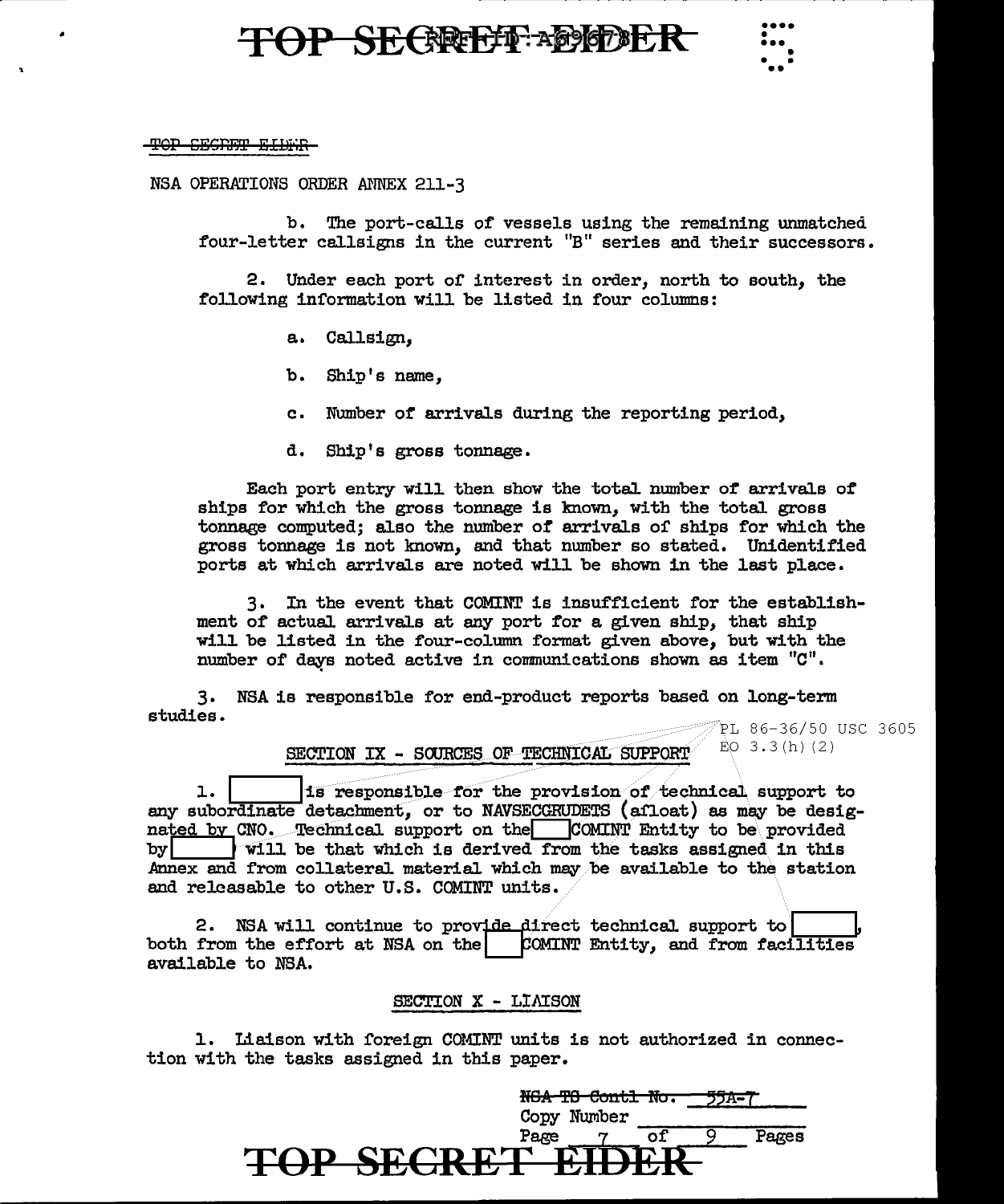

### **TOP SEER PPASSIDE**

TOP SECRET BIDER

NSA OPFRATIONS ORDER ANNEX 211-3

2. Liaison with U.S. COMINT units in the area as required for the successful accomplishment of the mission is authorized.

#### SECTION XI - DISTRIBUTION

1. Technical Reports

a. Weekly TASUM to be forwarded electrically to NSA and to USN-27, routine precedence.

- CI messages to NSA and to USN-27 by electrical means, **b.**
- Intercept coverage change reports to NSA by electrical means,  $c_{\bullet}$
- d. TEXIN dispatch series to NSA by electrical means,

 $e_{\bullet}$ Full text plain language traffic in foreign languages not within station linguistic carability to NSA by electrical means.

f. Special reports on technical developments to NSA and to USN-27.

2. End-Product Reports

and the weekly The daily lvill a. be distributed electrically, priority precedence, to the following:

| (1)                          | <b>CINCPACFLT</b><br>pass)<br>PL 86-36/50 USC 3605 |
|------------------------------|----------------------------------------------------|
| (2)                          | EO 3.3(h) (2)<br>CINCFE (ASAFE pass to SSR, FEC)   |
| (3)                          | <b>COMNAVFE</b><br>pass                            |
| (4)                          | SSO, FEAF                                          |
| (5)                          | $CNO$ (OP-30G)                                     |
| (6)                          |                                                    |
| (7)                          | <b>USN-27</b>                                      |
| (8)                          | USN-21 (via ASAFF and                              |
| (9)                          |                                                    |
| ₩e–<br><del>Contl</del><br>m | <del>55A-7</del>                                   |
| Copy Number<br>оf            | Pages<br>ິ                                         |
| δ<br>Page                    |                                                    |
|                              |                                                    |